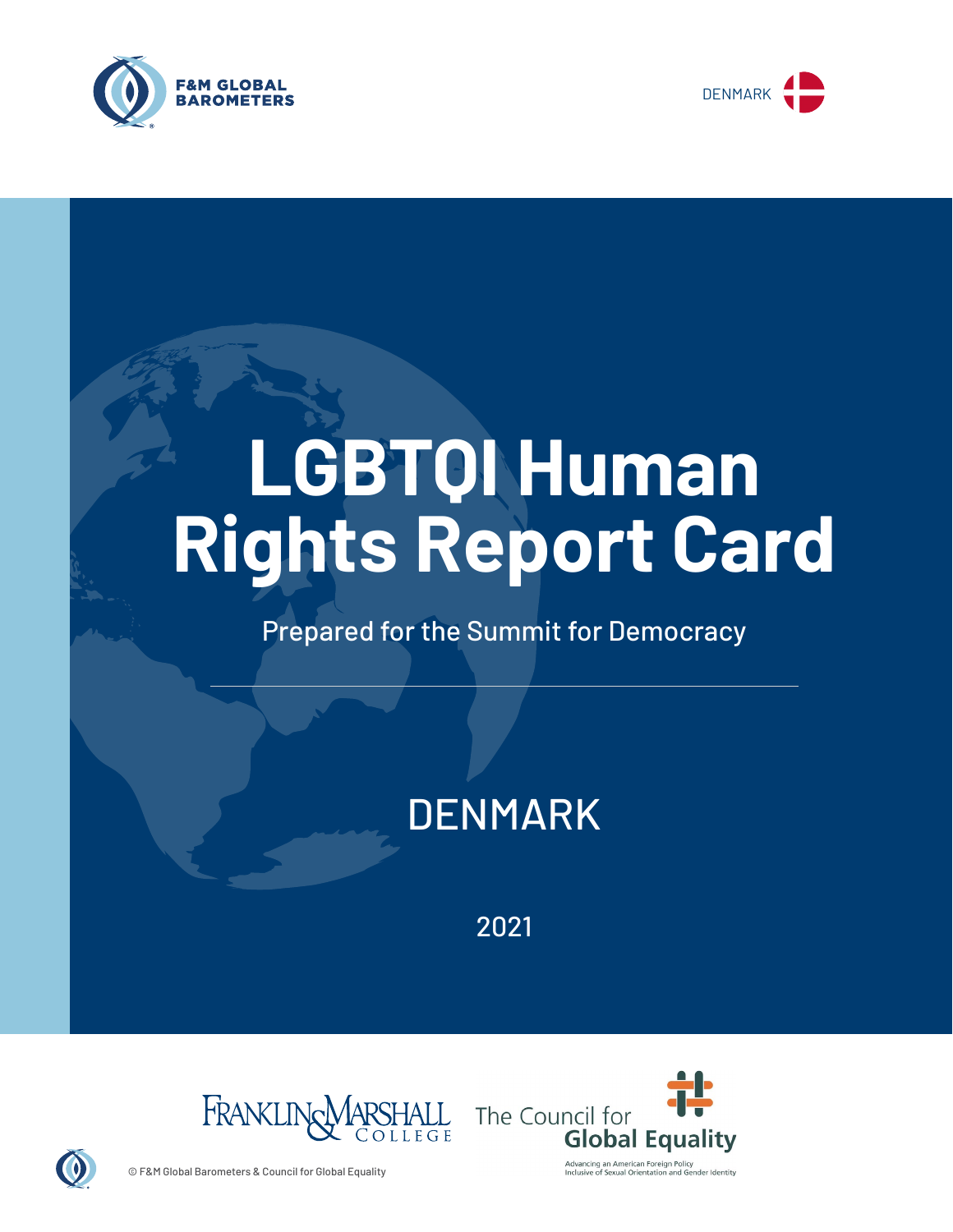



# Denmark

# Report Card on the Human Rights of LGBTQI Peoples

## **OVERVIEW**

Inclusive democracies value the democratic, economic, and social contributions of *all* citizens. Indeed, democracy itself cannot thrive unless the human rights of all people are protected, and this must include protections for often marginalized lesbian, gay, bisexual, transgender, queer, and intersex (LGBTQI) peoples. Advancing rights for the protection of LGBTQI people is also closely correlated to broader democratic dividends, including efforts to address democratic backsliding, fight corruption, and build resilient movements to fight authoritarianism. These themes of the Summit for Democracy are also themes of LGBTQI movements around the world.

This report card provides a concise measurement of the attainment of core human rights protections for LGBTQI individuals. It sets the collective standard for participating states' core legal obligations toward LGBTQI peoples and consequently the ability of LGBTQI citizens to contribute to and benefit from democratic institutions. Countries are graded on three dimensions: Basic Rights, Protection from Violence, and Socio-economic rights. Only one state has achieved all benchmarks. The Summit for Democracy signals the start of a year of action when all states will have an opportunity to demonstrate progress in advancing the human rights and democratic participation of LGBTQI peoples.

The report card is based on **2020** baseline data and will be updated during the year of action to reflect advances over the coming year, culminating in a 2022 report at the end of the Summit process.

| $0 - 59\%$ | $60 - 69\%$ | $70 - 79\%$ | $80 - 89\%$ | $90 - 100\%$ |
|------------|-------------|-------------|-------------|--------------|
| Failing    | Poor        | Fair        | Good        | Excellent    |

# **REPORT CARD SCALE**

# **ADDITIONAL DEMOCRACY INDICATORS**

| Democracy Index<br>Full Democracy 8-10   Flawed Democracy 6-8   Hybrid Democracy 4-6   Authoritarian 0-4 | 2020                   | 9.15/10  |
|----------------------------------------------------------------------------------------------------------|------------------------|----------|
| Freedom House Freedom in the World<br>Free 70-100   Partly Free 40-69   Not Free 0-39                    | 2020                   | 97/100   |
| <b>Corruption Perceptions Index</b><br>Very Clean 100/100   Highly Corrupt 0/100                         | 020<br>$\sim$          | 88/100   |
| <b>Global Acceptance Index</b><br>High Acceptance 10   Low Acceptance 0                                  | 2017-20                | 8.69/10  |
| <b>Fragile States Index</b><br>Sustainable 0-30   Stable 30-60   Warning 60-90   Alert 90-100            | 2020                   | 17.2/100 |
| <b>UNDP Gender Inequality Index</b><br>Very High 0.0   Low 1.0                                           | တ<br>5<br>$\bar{\sim}$ | 0.038/1  |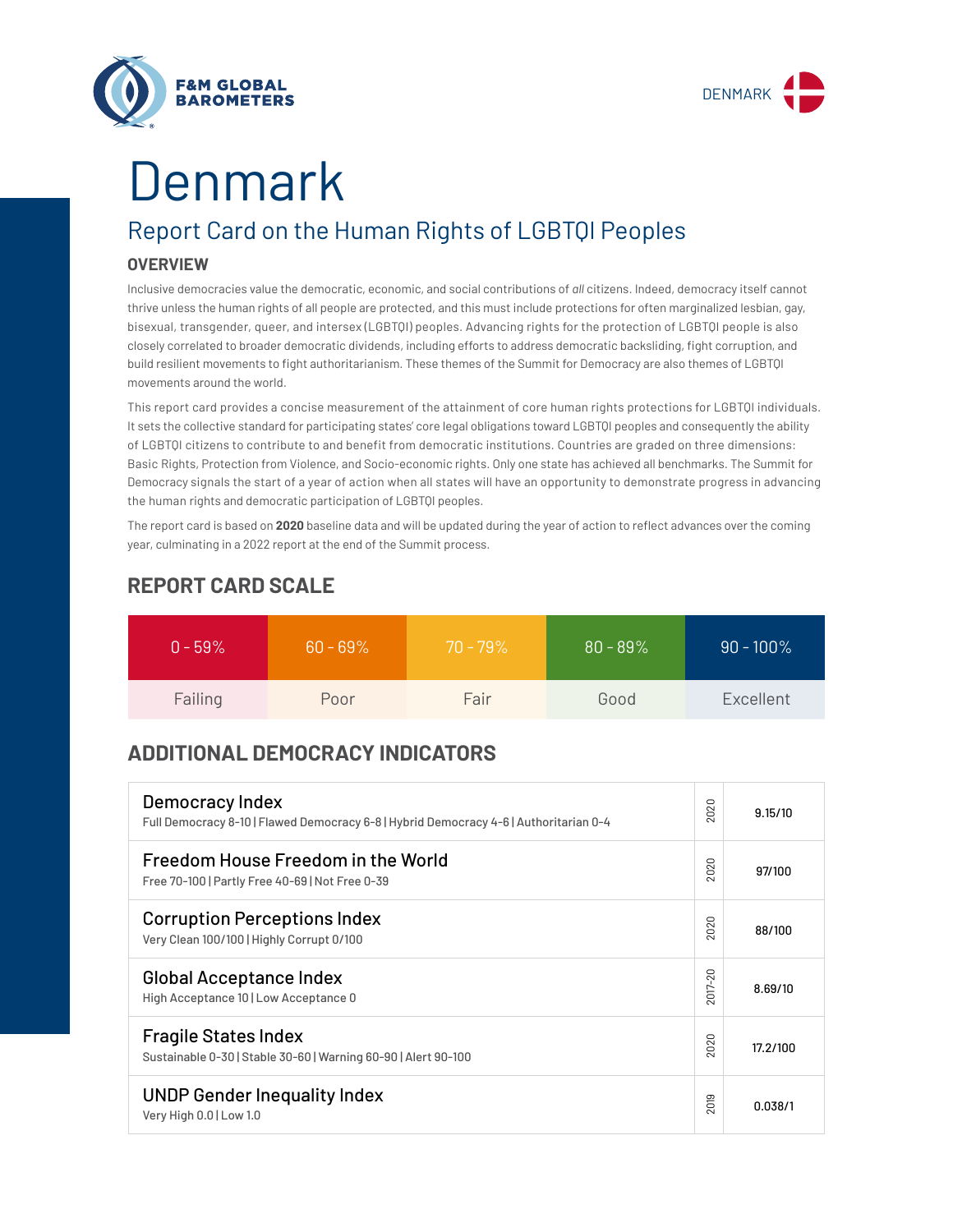



**The report card items are based on 2020 baseline data.**

| 100% | <b>DIMENSION 1: BASIC HUMAN RIGHTS</b>                                                               |            |                          |
|------|------------------------------------------------------------------------------------------------------|------------|--------------------------|
|      | 1 No criminalization of sexual orientation                                                           |            | $\overline{\phantom{0}}$ |
|      | 2 No criminalization of gender identity or expression                                                |            |                          |
|      | 3 Freedom from arbitrary arrest based on sexual orientation                                          |            |                          |
|      | 4 Freedom from arbitrary arrest based on gender identity                                             |            | O                        |
|      | 5 Legal recognition of gender identity                                                               |            | $\bigcirc$               |
|      | 6 No physiological alteration requirement for legal gender recognition                               |            | $\bigcirc$               |
|      | 7 No psychiatric diagnosis requirement for legal gender recognition                                  |            | $\bigcirc$               |
|      | 8 LGBTQI organizations are allowed to legally register                                               |            | O                        |
|      | 9 LGBTQI organizations are able to peacefully and safely assemble                                    |            |                          |
|      | 10 Security forces provide protection to LGBTQI pride participants                                   |            |                          |
| 60%  | <b>DIMENSION 2: PROTECTION FROM VIOLENCE</b>                                                         | <b>YES</b> | N <sub>0</sub>           |
|      | 11 Ban on gay conversion therapy                                                                     | o          |                          |
|      | 12 Hate crimes legislation includes sexual orientation                                               |            |                          |
|      | 13 Hate crimes legislation includes gender identity                                                  |            | $\bigcirc$               |
|      | 14 Hate crimes legislation includes sex characteristics                                              |            |                          |
|      | 15 Hate speech laws include sexual orientation                                                       |            | $\bigcirc$               |
|      | 16 Hate speech laws include gender identity                                                          |            | $\blacksquare$           |
|      | 17 Equality body mandate exists                                                                      |            |                          |
|      | 18 Prohibition of medically-unnecessary non-consensual medical interventions on intersex individuals |            |                          |
|      | 19 Gender affirming prison accommodations                                                            | $\bigcirc$ |                          |
|      | 20 Asylum for LGBTQI individuals is available within the country                                     |            |                          |
| 80%  | <b>DIMENSION 3: SOCIO-ECONOMIC RIGHTS</b>                                                            | <b>YES</b> | N <sub>0</sub>           |
|      | 21 Workplace non-discrimination laws include sexual orientation                                      |            |                          |
|      | 22 Workplace non-discrimination laws include gender identity                                         |            |                          |
|      | 23 Workplace non-discrimination laws include sex characteristics                                     |            |                          |
|      | 24 Fair housing non-discrimination laws include sexual orientation                                   |            |                          |
|      | 25 Fair housing non-discrimination laws include gender identity                                      |            |                          |
|      | 26 Head of state supports marriage equality                                                          |            |                          |
|      | 27 State allows for marriage equality                                                                |            |                          |
|      | 28 State prohibits discrimination in healthcare based on sexual orientation                          |            |                          |
|      | 29 State prohibits discrimination in health care based on gender identity                            |            |                          |
|      | 30 Legal classifications (such as an X sex or gender marker) universally available                   |            |                          |
|      |                                                                                                      |            |                          |